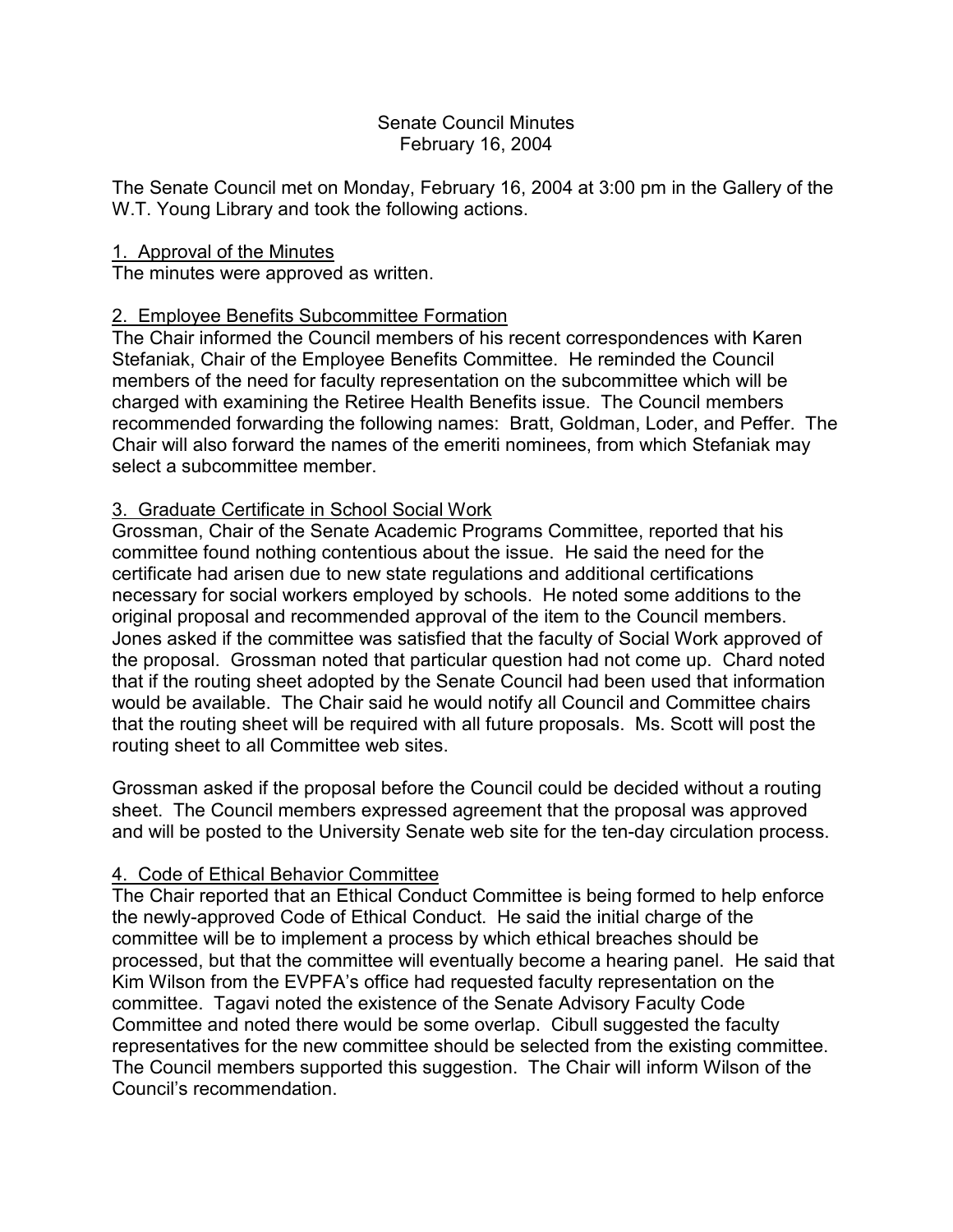### 5. Nominees to Administrative Committees

The Council members reviewed the nominees and noted the need for additional names. Ms. Scott noted the time constraints under which additional names could be obtained. The Council members offered a variety of nominees, which will be incorporated into the list. Debski asked if the Council members could see a list of the current committee compositions so that they might be better informed as to which nominees would be best suited for which committees. Ms. Scott will compile and circulate the information and will ask the President's Office for a time extension.

#### 6. Faculty Salaries Report

Yanarella, Chair of the Senate's Ad Hoc Committee on Improving Faculty Salaries, presented an executive summary of his committee's findings. He outlined the challenges faced by the committee and noted some recommendations. Yanarella said that one of the committee's findings was that the present merit system is broken and must be fixed. Bailey asked if he meant that it was universally broken or if some parts of it didn't work. Bailey noted satisfaction with the function of the merit system in his college. Yanarella replied that the committee thought the system was flawed in a general sense. Bailey asked how that could be the case, since every college handles merit evaluations and raises differently. Yanarella said the percentage method of distributing merit increases was flawed. Bailey suggested that it wasn't flawed, in that the top performers get more than the lower performers. Debski noted that the system doesn't always work that way. Kennedy agreed, noting the differences in merit increases during lean financial years for the institution and years during which financial pressures were not as evident.

Chard asked if colleges have variances in terms of salary increases when faculty go up for promotion. Chard and Saunier noted only small increases in promotion pay during the last decade. Tagavi asked how many of the Council members were given a scale to explain their merit increases. Chard and Debski said they received pay scales, but Debski noted the way the money is distributed prior to receipt by the faculty causes the pay received to be less than the amount indicated on the scale.

Yanarella expressed hope that his committee's report would generate healthy debate among the faculty and that it would challenge the University community to form new assumptions and develop new formulas for faculty salaries. He said his committee tried to address the issue of how to close the gap between higher paid and lower paid faculty, and how to raise overall faculty salaries at UK. Jones noted the difference in wording in the Strategic Plan about benchmark median and mean and what he recalled the Board having endorsed. Several of the Council members expressed concern that trying to make the mean faculty salaries at UK reach 90% of the benchmark medians was not going to improve the situation.

Yanarella addressed his committee's discussion of the use of a Cost of Living Adjustment (COLA). He noted that faculty who have been at the University for a number of years who have progressed smoothly along the ranks have still seen their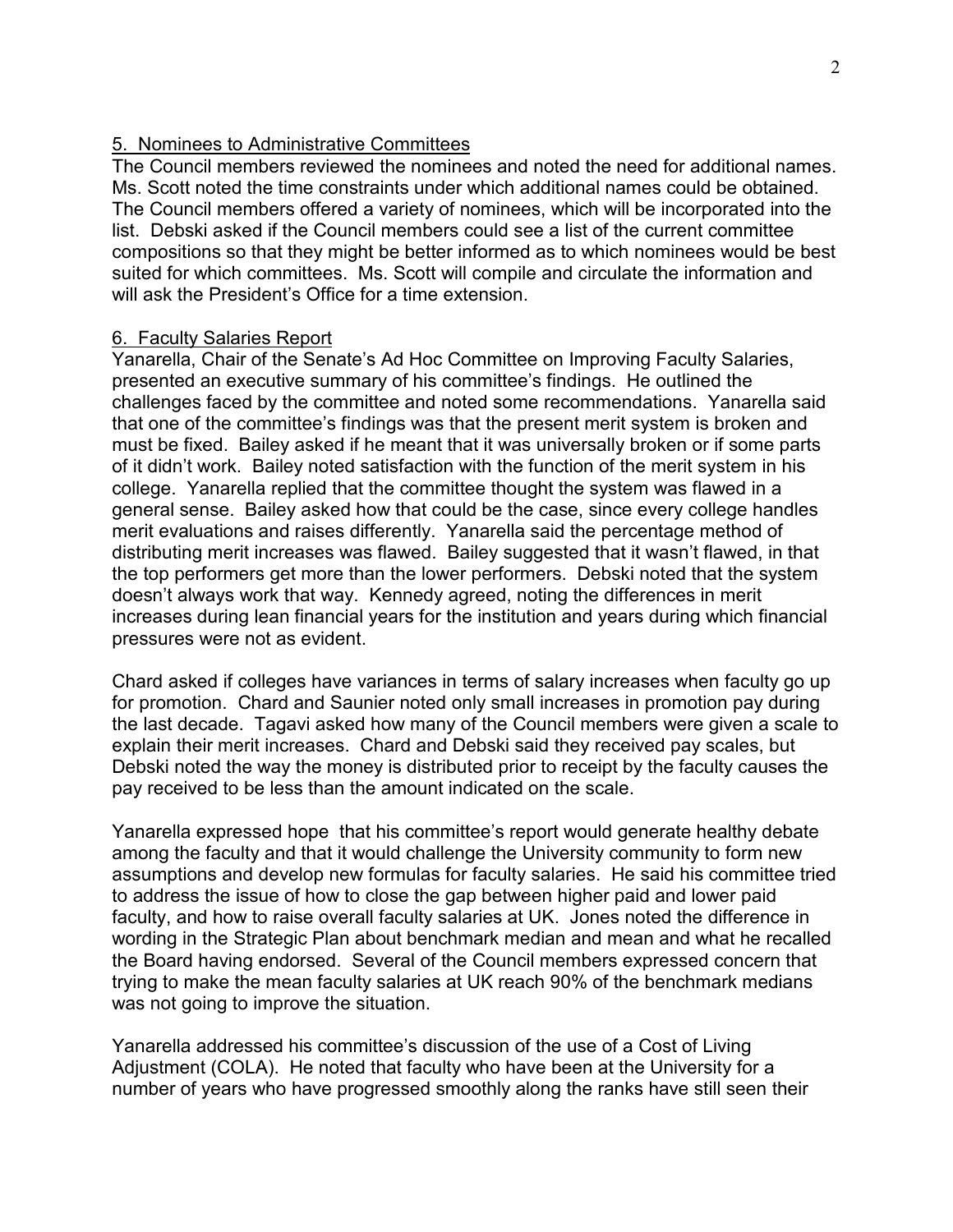salary erode relative to benchmark salaries. He said his committee had tried to consider such issues as market rate, but had not been able to do so due to the complexities of that issue. He concluded that his committee recommended moving toward a cost of living formula but agreed that further research was needed. Yanarella also expressed need for greater transparency in the University's budget process so faculty might better understand how their merit raises were determined, from what portion of the budget those funds were drawn and where faculty grant money went after it was received by the University.

Kaalund suggested that private fund raising at the University might help ease financial concerns. The Chair suggested looking at the distribution of money within the University to determine how it might be reallocated. Cibull suggested the University should develop some of its land, noting Stanford's success with its development of a shopping center.

Kennedy suggested that increasing the percentage of athletic contributors who also contribute to education should be one of the goals on which the President's \$100,000 bonus is based. He suggested that this idea be forwarded to Steve Reed.

Chard noted that the large benchmarks earn much larger grants than UK. She suggested contacting the grant-writing population in the University to determine what sort of suggestions they might have.

Kaalund noted that reliance on the state's economic cycle to fund the University was no longer acceptable. He stressed the need to increase private fund raising. He suggested putting the issue before the Senate's Institutional Finance and Resource Allocation Committee. The Chair agreed to charge that committee with finding more money for salaries. Edgerton asked the Chair to include wording about the need to contact other institutions to see what sort of innovative methods they've discovered to bring in new funding sources. Cibull suggested sending a broadcast e-mail to the faculty to garner their suggestions as well, but asked that the report not be forwarded in its present form since the charge to the committee was not met in that possible funding sources to improve faculty salaries were not identified. Tagavi noted that the issues of new money and internal financial reallocation should both be addressed in the e-mail. Debski suggested including positive wording to ask for "creative ideas that may be forwarded to the Board".

The Chair said that he and Yanarella will draft the e-mail and will seek the Council members' approval before forwarding it the faculty.

#### 7. LCC/KCTCS/SACS Discussion

The Chair asked the Council members to consider the events leading to the Board of Trustees vote to move LCC to KCTCS. Kennedy expressed appreciation for the e-mails about the votes and stated that he would continue to keep "the Administration on its toes".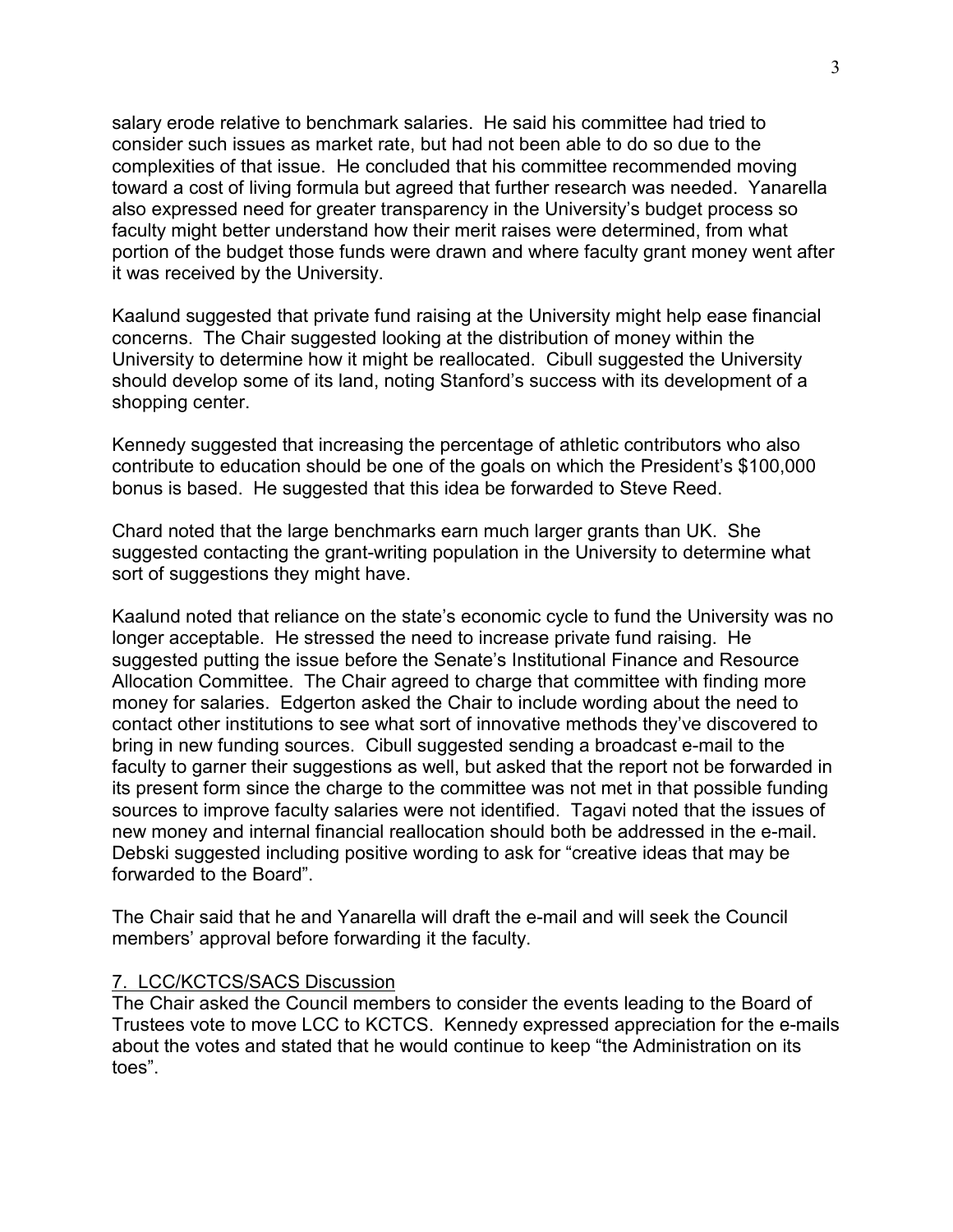Saunier thanked the Council members for their assistance and time spent on this issue. She reported that a very positive meeting had taken place at LCC the previous Friday at which the whole college expressed interest in moving forward, now that the decision has been made. She said the college was still concerned about the status of the buildings. Kennedy noted the likelihood that the legislature will make the final decision about the buildings.

Yanarella outlined his various concerns. He noted the lack of a clear articulation of position on the part of SACS and the Administration. He expressed the need for an "early warning system" for such issues in the future so that task forces wouldn't feel boxed in by time constraints. He noted that some of the Council members felt disheartened after the Board's vote since they had been emotionally invested and since it seemed like the Board might have voted differently.

Saunier said the LCC Senators appreciated the time they were allotted at the Senate meeting to discuss the issue. She agreed that the Task Force felt boxed in. She said the Task Force asked the questions that came up later about SACS position and they were given answers that seemingly excluded some of the options.

Debski noted that the "done deal" perception can sometimes interfere with the entire process. She suggested that the discussions of such issues in the future should focus more on the consequences of making one decision or the other. She said that there may be very good reasons for making these decisions, but the reasons and the motivations behind the reasons are what should be discussed.

Kennedy said that a fairly radical transformation of both institutions would have been needed to make the other option work. He noted that it "would have taken a leader who would push to keep LCC part of UK, whatever that would mean". He suggested that maybe the Board should have called SACS earlier in the process.

Yanarella said he was encouraged by the President's comment that perhaps more input could have been obtained from the Senate. Jones noted that the Board was more aware of the Senate's role in educational policy making than past Boards may have been. He noted the inclusive manor in which Academic Affairs Committee meetings are conducted as proof of the Board's willingness to listen. He added that the upcoming College of Public Health issue will be vetted through the appropriate committees and processes.

Edgerton expressed the need to protect LCC's programs so that its students could receive the greatest possible benefit and continue smoothly transitioning from LCC to UK as transfer students. Saunier pointed out that the President had mentioned creating a transfer program specifically for those students and suggested that it would be wise to have Senate input in that process. She suggested that LCC being allowed to keep all of its programs instead of having to match the KCTCS program offerings could be one of the "special ties" referred to by the President and the Board.